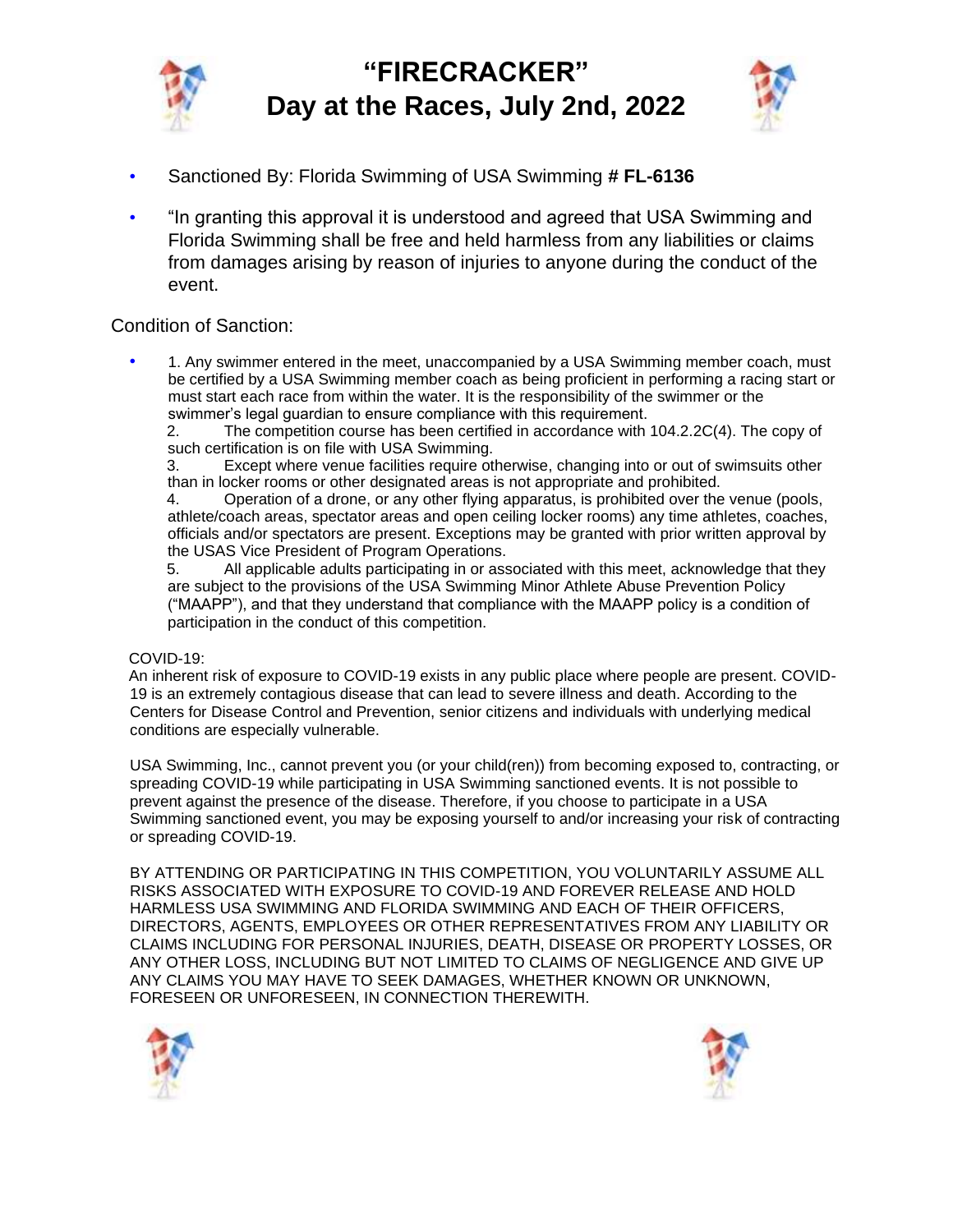### **Sponsored By**: Blue Dolfins

**Type of Meet:** 25 yard, age group & Senior **Date & Time:** July 2, 2022, session 1 - 11 and over) Warm-Up: 7 AM, start 8:00AM. Session 2 (10 and under) to begin immediately following session1. **Location:** Oviedo Aquatic Complex, 148 Oviedo Blvd, Oviedo, FL (407-617-2770) **Pool Specs:** 25 yard 8 or 10 lane outdoor pool, 8 lane 25 yard warmup/warmdown area. Water depth in the competition pool is 5-7ft deep. **Timing system:** Daktronics

**Seeding:** 25-yard times will be used for seeding. !! **Scratches:** No penalty for scratching on the block.

**Eligibility:** USA Swimming registered athletes. Registrations will not be accepted on deck.

**Entry Limit:** Swimmers are limited to (5) individual events.

**Entry Form:** Entries must be in USA Swimming CL2 format and submitted on a Hy-Tek disk, or sent by email using Hy-tek or Team Unify. Corrupted, unreadable, or incorrectly formatted files must be corrected within 24 hours. Errors in entries submitted electronically are the responsibility of the applicant. Email entries to: bdcoachrose@gmail.com

**Entry Fee:** \$7.50 facility fee, \$4.50 per individual event, \$3.00 per swimmer heat sheet fee \$2.00 Travel Surcharge for each out of LSC swimmer **Deck Entries:** Deck entries are to be submitted to meet management no later than 30 minutes prior to the start of the meet. The fee for deck entries is \$10.00 per event and must be paid at the time the entry is made. Deck entries will be accepted only if there are open lanes in the desired event. Swimmers must still comply with the maximum per session entry limits and other eligibility requirements. Swimmers may not scratch an event in order to deck enter a new event. Events will not be re-seeded due to deck entries. Deck entries only for swimmers already entered in the meet. Proof of USA Swimming registration must be met.

**Submitting Entries: Entry Deadline: Sunday, June 26th, 10:00PM** 

**Email Entries to: bdcoachrose@gmail.com Checks Payable to:** "Blue Dolfins"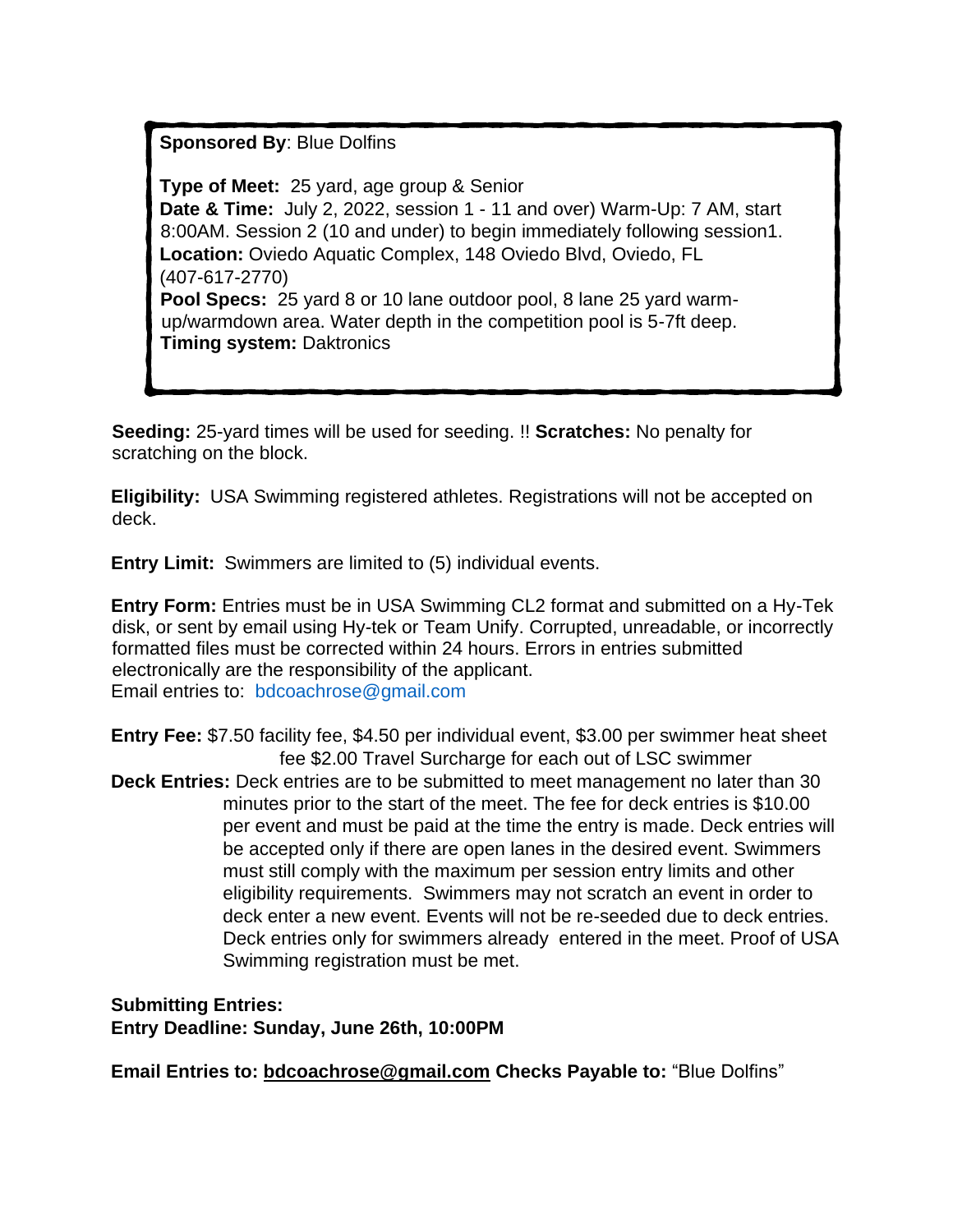**Heat sheets** will be posted on bluedolfins.com and e-mailed to all competing teams' contact person no later than 48-hours prior to the start of the meet. Heat Sheets are to be printed and brought to the meet. A \$3.00 charge will be applied to each swimmer's entry fee. *NO HEAT SHEETS WILL BE AVAILABLE FOR PURCHASE AT THE MEET! Coaches, please make your team aware of this.* 

### *Awards: 1-8 place*

**Rules:** 2022 USA Swimming rules will govern. Safety rules as outlined by USA Swimming and as recommended by the head marshall will be in effect during all warm-up periods and in all warm-up areas.

**Team Representative:** Prior to the start of the meet, the name of one person other than the head coach may be given to the Meet Referee. The head coach and that person only will be recognized by the Meet Referee regarding any matter pertaining to the meet.

### **Officials: Meet Referee: Bart Smith**, **Starter: Lisa Scarborough**, **Stroke & Turn: Matt Gibbons, Admin Official: Michelle Heusel Meet Manager:** Charlie Rose (407-617-2770)

**Identification:** Coaches and Officials shall wear their USA Swimming registration card in a conspicuous location at all times while on deck during a swim meet or prove current registration through Deck Pass.

**Coach Supervision:** Each swimmer participating in a Florida Swimming sanctioned meet must be supervised during warm-up and competition by a current membercoach of USA Swimming. An unattached athlete or an athlete not escorted by a member-coach must check in with the Meet Referee upon arrival at the meet. Such athletes must find a substitute coach who will supervise him / her during warm-up and competition and must submit the enclosed alternate coaches form signed) to the Meet Referee.

**Camera Zone:** Per Florida Swimming Rule 223.13, Meet Management shall designate and inform the public of "Camera Zones" at each swim meet where still photography of a race, or a competitor in a race, may be taken. Acceptable "Camera Zones" may include, but are not limited to the side course of a pool, team gathering areas, concession area, turn-end of competition course when not in use as a "start end." Meet Management shall also designate "Non-Camera Zones." Under NO circumstances will Camera Zones include the area immediately behind the starting blocks at either end of the race course(s) while they are in use for "race starting purposes" during competition and warm-ups, locker rooms, rest rooms, or any other dressing areas. Any individual failing to abide by this rule could be subject to the Florida Swimming Code of Conduct violation as defined in Rule 239.2.

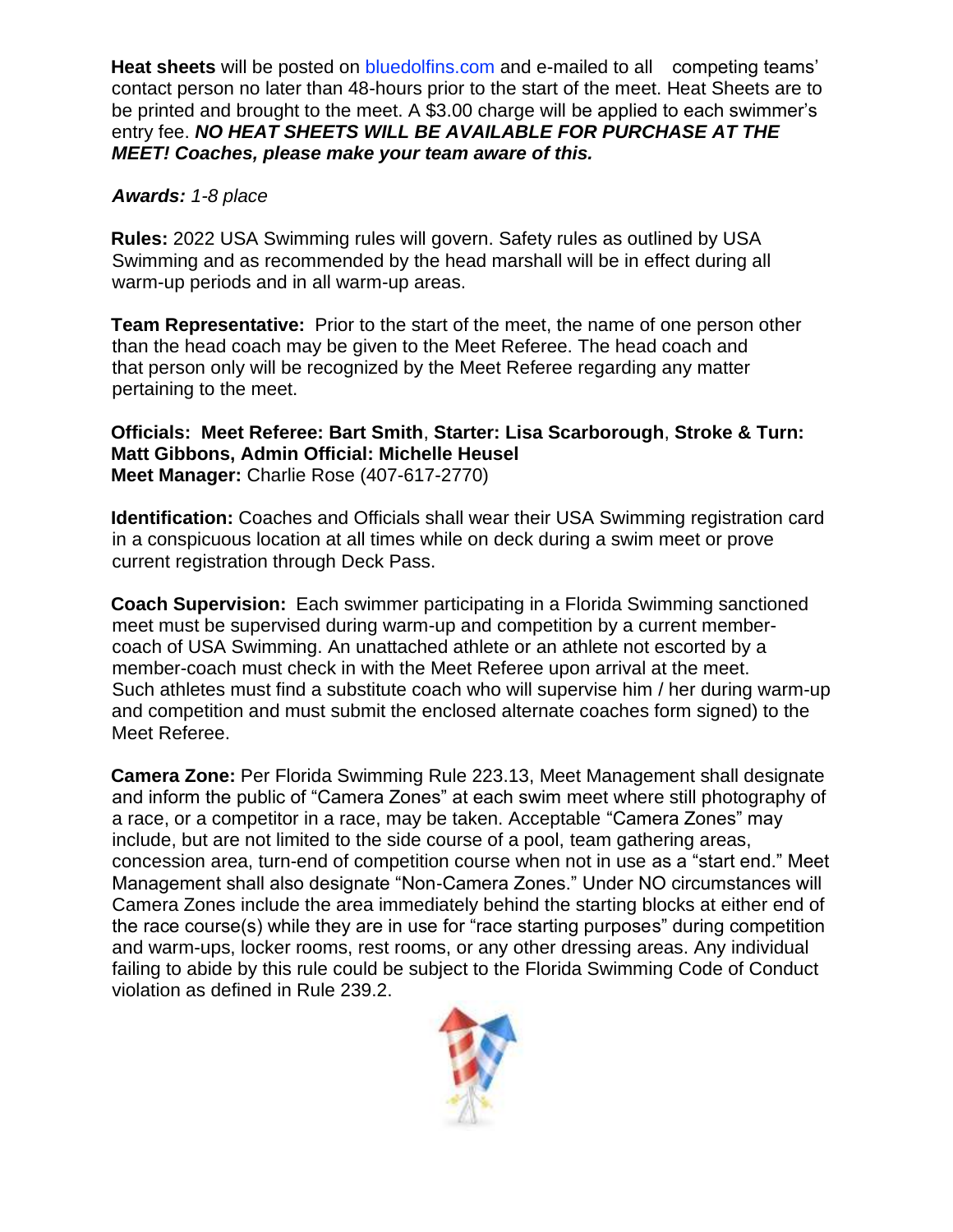## ORDER OF EVENTS

| Event#         | Event      | Age group    |
|----------------|------------|--------------|
| 1              | 25 yd free | 8 and under  |
| $\overline{2}$ | 50 yd free | 10 and under |
| 3              | 50 yd free | $11 - 12$    |
| $\overline{4}$ | 50 yd free | Open         |
| 5              | 25 yd fly  | 8 and under  |
| $\,6$          | 50 yd fly  | 10 and under |

| $\overline{7}$   | 50 yd fly    | $11 - 12$    |
|------------------|--------------|--------------|
| $\,8\,$          | 50 yd fly    | Open         |
| $\boldsymbol{9}$ | 25 yd back   | 8 and under  |
| 10               | 50 yd back   | 10 and under |
| 11               | 50 yd back   | $11 - 12$    |
| 12               | 50 yd back   | Open         |
| 13               | 25 yd breast | 8 and under  |
| 14               | 50 yd breast | 10 and under |
| 15               | 50 yd breast | $11 - 12$    |
| 16               | 50 yd breast | Open         |
| 17               | 50 yd free   | 8 and under  |
| 18               | 100 yd free  | 10 and under |
| 19               | 100 yd free  | $11 - 12$    |
| 20               | 100 yd free  | Open         |
| 21               | 50 back      | 8 and under  |
| 22               | 100 yd back  | 10 and under |